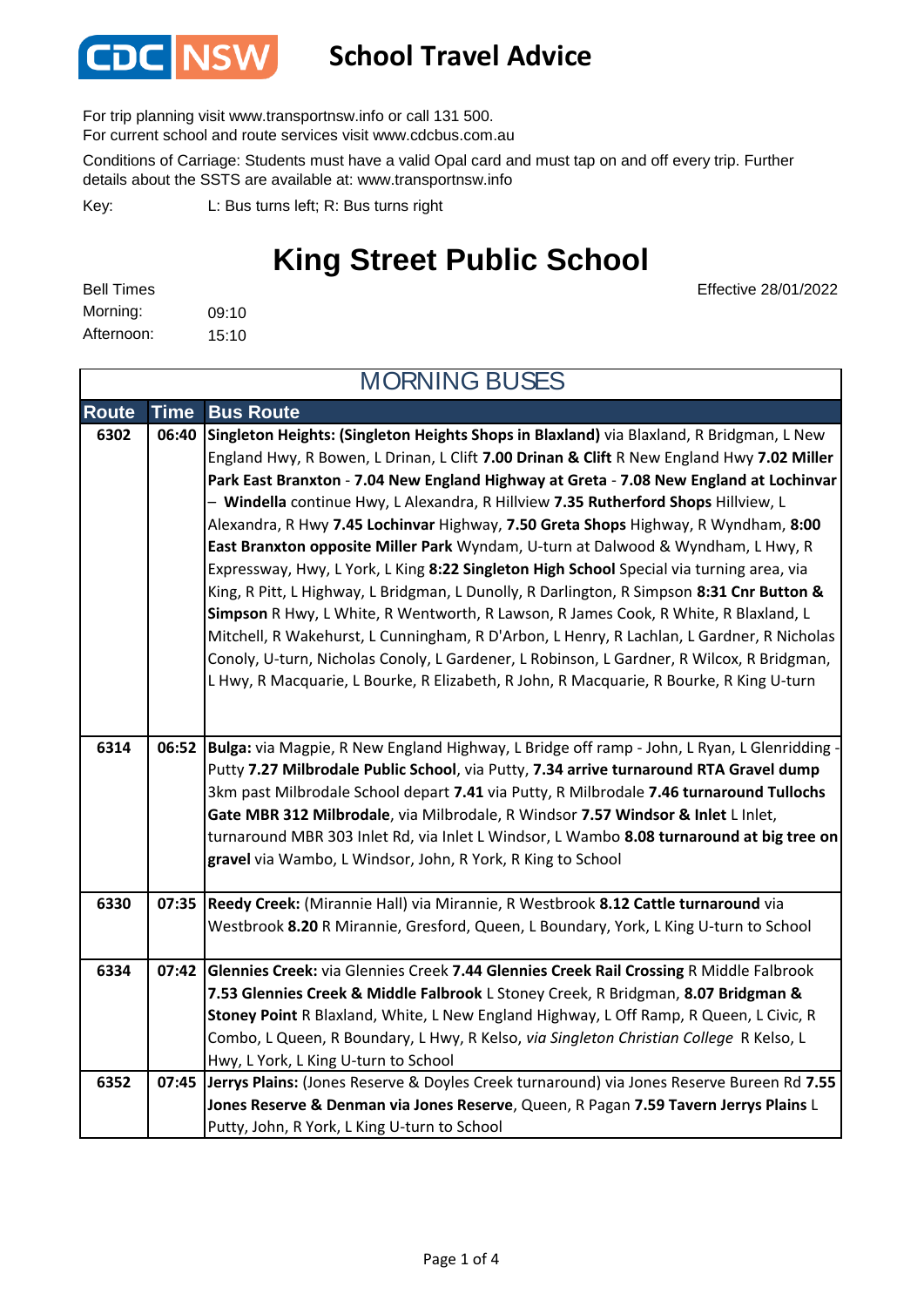# **CDC** NSW School Travel Advice

| <b>Route</b> | <b>Time</b> | <b>Bus Route</b>                                                                                                                                                                            |
|--------------|-------------|---------------------------------------------------------------------------------------------------------------------------------------------------------------------------------------------|
| 6318         | 07:46       | Greta: To Singleton Schools, via Highway, R Hunter, L Anvil, L Nelson, L Highway, 7:52                                                                                                      |
|              |             | Greta Operates via New England Highway, R Wyndham, 7:58 East Branxton opposite                                                                                                              |
|              |             | Miller Park Wyndham, turns at intersection with Dalwood, Wyndham, R Highway, L                                                                                                              |
|              |             | Cessnock, R Drinan, R Clift 8:05 Branxton Clift, L Highway, R Wentworth, L Highway, R Clift,                                                                                                |
|              |             | L Drinan, R Bridge, L Expressway, Hwy, L Kelso, via Singleton Christian College R Kelso, L                                                                                                  |
|              |             | Highway, L King U-turn to School                                                                                                                                                            |
| 6336         | 07:47       | Warkworth: (Stapletons) via Chesthunt Back over dirt and ramps onto tar, L Comleroi, L                                                                                                      |
|              |             | Jerrys Plains, L Long Point (East) to the end, 8.10 turn around via Long Point L Jerrys Plains,                                                                                             |
|              |             | L Windsor, Glenridding, R Army Camp Rd, turnaround MBR 113, via Army Camp, R York, R                                                                                                        |
|              |             | King U-turn to School                                                                                                                                                                       |
| 6322         | 07:48       | Elderslie: (Stanhope Rural Fire Station driveway) via Stanhope, R Cranky Cnr, 7.58 U-turn                                                                                                   |
|              |             | at Glenalister, R Stanhope, R Elderslie 8.05 Stanhope & Elderslie L Glendon 8.10 Elderslie                                                                                                  |
|              |             | & Glendon R Glendon, L Scott's Flat Lane 8.30 turnaround end Scott's Flat, via Scott's Flat                                                                                                 |
|              |             | 8.34 L Glendon 8.40 Glendon & Gresford, L Gresford, Queen, L Patrick, R Boundary, R York,<br>L King, L Edinburgh, R Orchard, L Kelso, via Singleton Christian College L Kelso, R Orchard, L |
|              |             | Edinburgh, R King to School                                                                                                                                                                 |
|              |             |                                                                                                                                                                                             |
| 6316         | 07:50       | Glendonbrook: via Glendonbrook 8.00 Cranky & Glendonbrook via Glendonbrook - Blind                                                                                                          |
|              |             | Creek, via Glendonbrook - Elderslie, turn around MBR 1463 Elderslie, via Elderslie, 8.22                                                                                                    |
|              |             | Gresford and Elderslie L Gresford - Queen, L Patrick, R Boundary, York L King to School                                                                                                     |
|              |             |                                                                                                                                                                                             |
| 6350         | 07:50       | Wattle Ponds Rd: Cnr Wattle Ponds & Pioneer - 7:57 Wattle Ponds at Christies, continue                                                                                                      |
|              |             | along Wattle Ponds, R Retreat 8:00, R Dyrring, R Pioneer, L Graham, R Casey 8:08 Casey                                                                                                      |
|              |             | and Dominion Operates via Casey, L Woodside, R Dominion, L Casey, R Acacia, L Bridgman,                                                                                                     |
|              |             | L Highway, L Off Ramp, R Queen, R Boundary, R Patrick, R Boundary, York, L King U-turn to<br>School                                                                                         |
| 6332         | 07:53       | Mitchell Flat: via Gresford, L Robertson (clockwise) L Roberston, L Gresford, R Mitchell's                                                                                                  |
|              |             | Flat, 8.12 turn around MBR 259 Mitchell's Flat Rd via Mitchell's Flat, L Gresford, Roughit,                                                                                                 |
|              |             | R Glendon 8.20 Roughit & Glendon L Gresford - Queen, L Patrick, R Boundary, York, L King,                                                                                                   |
|              |             | L Edinburgh, R Orchard, L Kelso, via Singleton Christian College L Kelso, R Orchard, L                                                                                                      |
|              |             | Edinburgh, R King to School                                                                                                                                                                 |
| 6310         | 07:55       | Bowmans Creek: 3rd Cattle Grid in Scrumlo Richards Property via Scrumlo, Upper Hebden,                                                                                                      |
|              |             | R Hebden, L New England Highway, 8.15 New England Highway & Alpha, L Alpha, L                                                                                                               |
|              |             | McInerney, L Dulwich, R Lethbridge, L Dawson, L Glennie, L Dulwich, R McInerney, L New                                                                                                      |
|              |             | England Highway, R Parkview 8.30 turn around McDougall & Parkview, R New England                                                                                                            |
|              |             | Highway, L White, R Blaxland, R Bridgman, L New England Highway, R York, L King U-turn to                                                                                                   |
| 6344         | 08:00       | School<br>Belford : via New England Highway from Bell Rd, L Standen 8.05 New England Hwy &                                                                                                  |
|              |             | Standen Dr - 8.17 Kirkton School - L Bell, L New England Highway, R Old Hwy, R Pothana                                                                                                      |
|              |             | 8.31 turn around Pothana & old Highway via Pothana, L New England Highway L                                                                                                                 |
|              |             | Hermitage 8.33 turn around Information returns via Hermitage, L New England Highway                                                                                                         |
|              |             | 8.36 New England Hwy Nth of Bell Highway to Singleton, L Kelso, via Singleton Christian                                                                                                     |
|              |             | College R Kelso, L New England Highway, L York, L King U-turn to School                                                                                                                     |
|              |             |                                                                                                                                                                                             |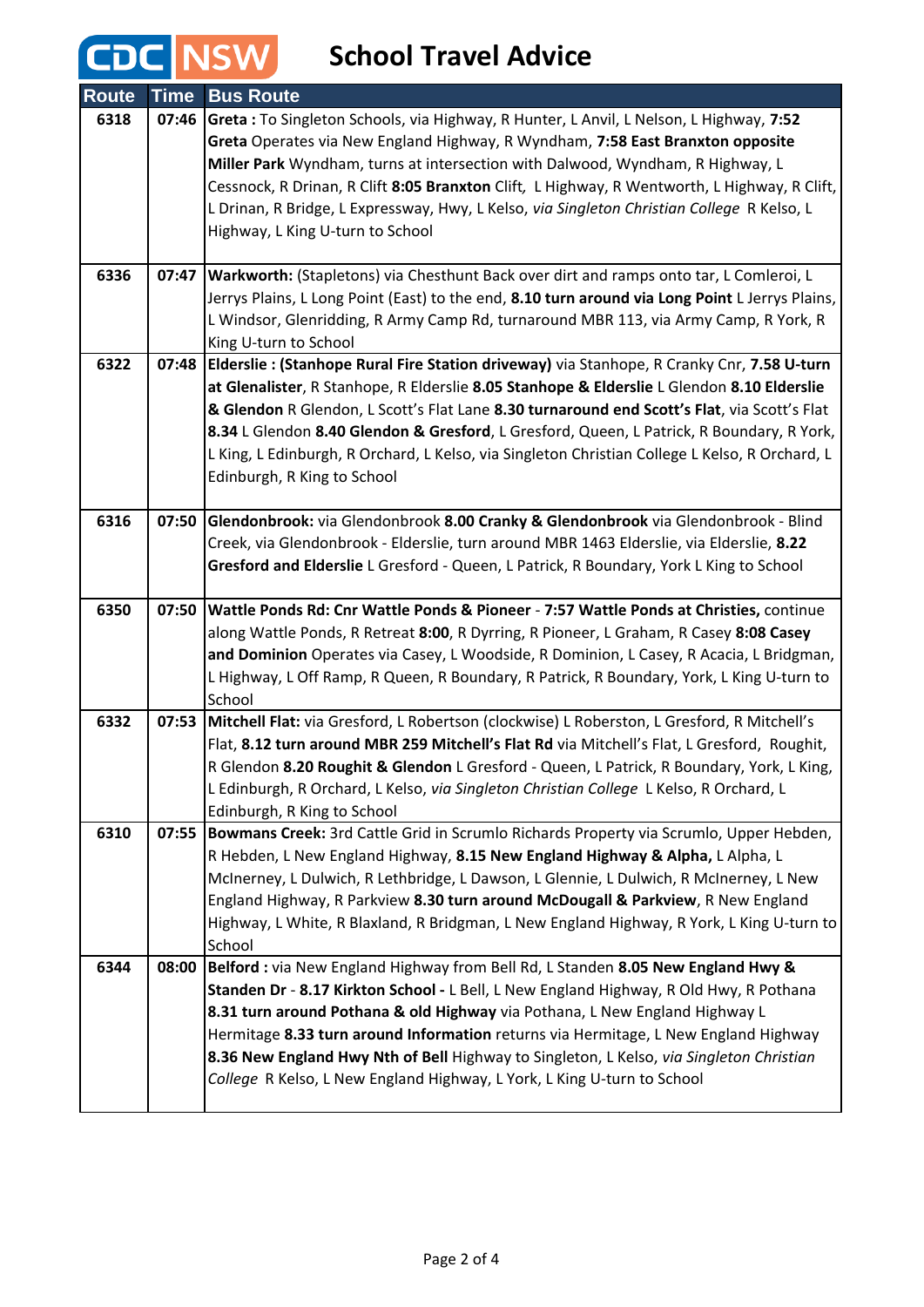#### **School Travel Advice**

CDC NSW

| <b>Route</b> | <b>Time</b> | <b>Bus Route</b>                                                                             |
|--------------|-------------|----------------------------------------------------------------------------------------------|
| 6312         | 08:05       | Whittingham: (Racecourse Lane & Kanoona Lane) via Racecourse, L Neotsfield across Hwy        |
|              |             | - Range, L Minimbah, U-turn Coachman's, via Minimbah, L Range, L Mitchell Line (Golden       |
|              |             | Hwy) 8.23 Mudies Creek Bridge L New England Highway, L Kelso, via Singleton Christian        |
|              |             | School R Kelso, L New England Highway, L York, L King U-turn to School                       |
| 6338         | 08:10       | Wynyard Street & Rawcliffe Street: via Wynyard, L Church, R Barton, R Sussex, L Buchan, R    |
|              |             | Loder, L Kelso, L Waterhouse, R Orchard, L Edinburgh, R King, L York, R Bathurst, R Pitt, L  |
|              |             | New England Hwy, L Bridgman, L Dunolly, R Darlington, 8.22 R Simpson, R Grainger, R          |
|              |             | Simpson, R New England Hwy, L White, R James Cook, R Lawson, L Wentworth, R White, R         |
|              |             | Blaxland 8.39 Shops L Willcox, R O'Halloran, R Marshall, L Blaxland, L Bridgman, Express to  |
|              |             | Casey & Dominion via R Acacia, L Wilkinson, L Casey 8.46 Casey & Dominion via Casey, L       |
|              |             | Woodside, R Dominion, L Casey, R Acacia, L Bridgman, L New England Highway, L off ramp,      |
|              |             | R Queen, R Boundary, L New England Hwy, R Kelso, via Singleton Christian College L Kelso,    |
|              |             | R Orchard, L Edinburgh, R King U-turn to School                                              |
| 6340         |             | 08:18   Hunterview: via Wilkinson & Acacia, Operates via Wilkinson, R Casey, R Wilkinson, L  |
|              |             | Acacia, L Polo, L Benjamin, L Banksia, R Burbank, L Acacia, L Bridgman, L Highway, L         |
|              |             | Cambridge, R Queen, R Boundary, L Dangar 8:35 Dangar & Brisbane R Brisbane, L Howe, L        |
|              |             | Boonal, R Dangar, R Carroll 8:40 Carroll & Springdale Via Carroll, R Greenwood, R Boonal     |
|              |             | 8:43 Boonal & Kennedy L Kennedy, L Highway, R Kelso via Singleton Christian College L        |
|              |             | Kelso, R Orchard, L Edinburgh, R King to School                                              |
|              |             |                                                                                              |
| 6346         |             | 08:26 Bourke & William, via Bourke, L Elizabeth, L John, L William, R Bathurst, L Wynyard, L |
|              |             | Rawcliffe, R Shaw, L Church, R Castlereagh, R Sussex, R Barton, L Church, L Andrew, Ada, L   |
|              |             | Bond, R Kelso, R Orchard, L Edinburgh, R King to School                                      |

## AFTERNOON BUSES

| <b>Route</b> | <b>Time</b> | <b>Bus Route</b>                                                                                        |
|--------------|-------------|---------------------------------------------------------------------------------------------------------|
| 6355         |             | 15:10   To Whittingham: via King, R York, R New England Highway, L Neotsfield, R Racecourse,            |
|              |             | turnsaround Kanoona lane, returns via Racecourse, L Neotsfield across Hwy, Range, L                     |
|              |             | Minimbah Drive, turnsaround at the end of Minimbah & returns, L Range, L Mitchell Line                  |
|              |             | (Golden Hwy) L New England Highway                                                                      |
| 6303         | 15:15       | To Singleton Heights: via King, R York, R Hwy, L Howe, R Carrol, R Greenwood, R Boonal, L               |
|              |             | Kennedy, R Hwy, L Elizabeth, R John, R Campbell, L Highway, L Bridgman, L Dunolly, R                    |
|              |             | Darlington, R Simpson, R Grainger, R Simpson, R Highway, L White, R James Cook, R                       |
|              |             | Lawson, L Wentworth, R White, R Blaxland, L Wakehurst, L Cunningham, R D'Arbon, L                       |
|              |             | Henry, R Lachlan, L Gardner, R Nicholas Conoly, U-turn, Nicholas Conoly, L Gardner, L                   |
|              |             | Robinson, L Gardner, R Wilcox, L O'Halloran, R Marshall, L Blaxland                                     |
|              |             |                                                                                                         |
| 6335         |             | 15:18   To Mitchell & Blaxland: via King, L Bourke, L Elizabeth, R John, Queen, L Civic, L into         |
|              |             | carpark (Colleen Gale Centre), return via R Civic, L Queen, R Cambridge, L Broughton, R                 |
|              |             | Boundary, L Hwy, L Kennedy, R Boonal, L Greenwood, L Carroll, L Dangar, L Boonal, R                     |
|              |             | Howe, R Brisbane, L Dangar, L Boundary, York, R King- Singleton High School U-turn King, R              |
|              |             | Pitt, L Highway, R Bridgman, L Blaxland, R Deans, L Cunningham, L Wakehurst, L Mitchell, R              |
|              |             | Blaxland, White                                                                                         |
| 6307         |             | 15:20 To Hunterview: via King, L Bourke, L Elizabeth, R John, R Campbell, L Highway, R Bridgman,        |
|              |             | R Acacia, L Casey, R Dominion, L Woodside, R Casey, (2 <sup>nd</sup> ) R Wilkinson, L Acacia, L Polo, L |
|              |             | Benjamin, L Banksia, R Burbank to Acacia                                                                |